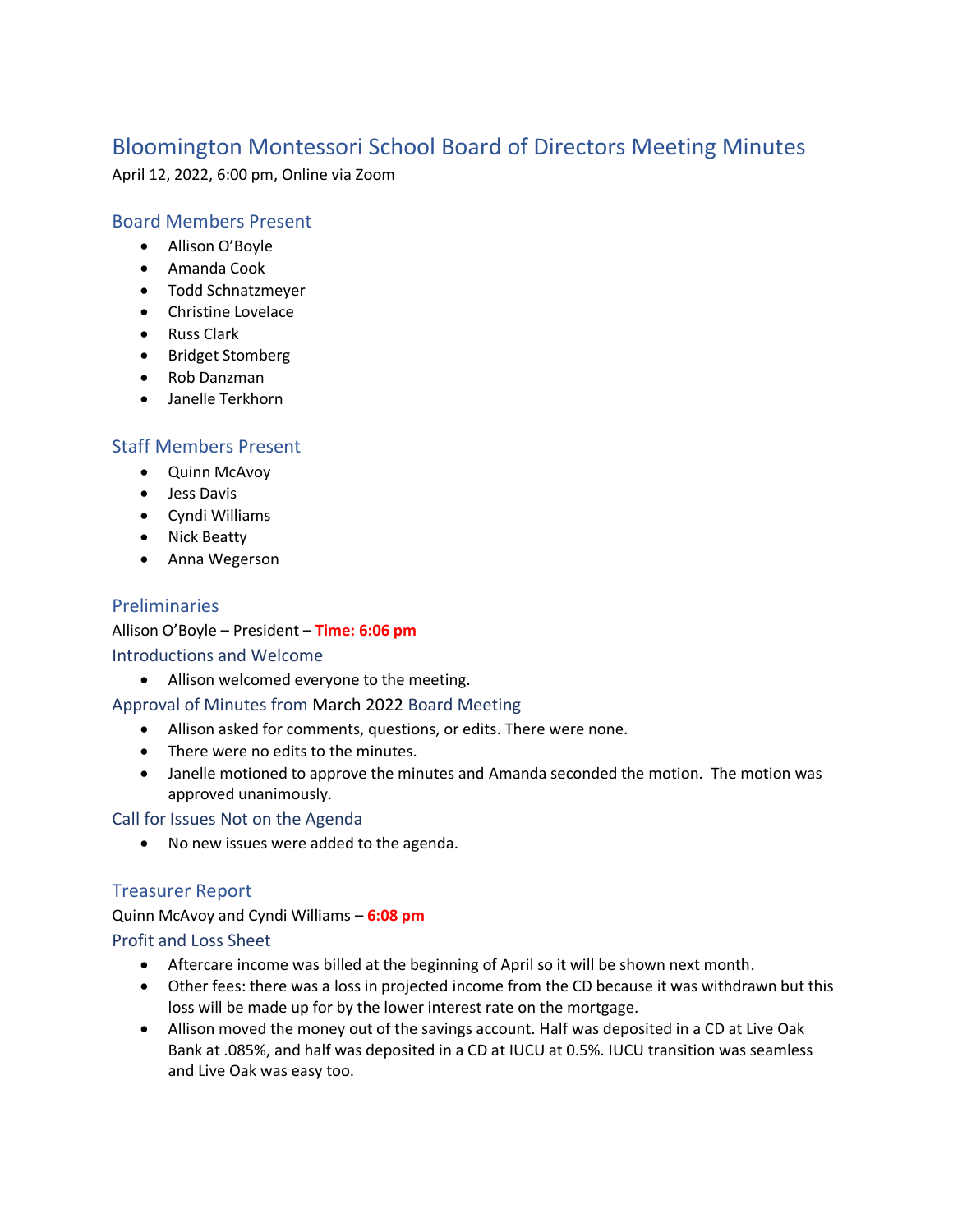- Expenses were under budget but we had tree removal and a fence repair expenses that will show up next month.
- Net income is a bit over the projected.

## Balance Sheet

- We have a strong cash position.
- Assets show the normal amortizations of our fixed assets.
- Fidelity IRA didn't clear for March  $1<sup>st</sup>$ , so it is not present on this month's sheet.

## Governance Report

# Janelle Terkhorn – Vice President – **Time: 6:13 pm** Governance Committee Report

- Governance will be meeting to analyze summary results of our first board survey. An action plan will be generated, and appropriate tasks will be handed out to committees and board members as needed for work over the summer months.
- Governance will also be organizing the annual board retreat and working on the agenda and materials to orient new and current board members for the 2022-2023 school year.

#### Nominating Committee Report

- Nominating committee has wrapped up and will check back in with the board at the start of next year regarding potential future vacancies.
- This committee will be checking with current BOD to see if anyone plans to leave the Board the year after next.
- The three potential At Large Members are: Ge Yan, Hilary Kanyi, Tracey Warren
- Christine will be moving to the Secretary role, and Bridget will be moving to the Treasurer role.
- Todd, Phuong and Amanda are retiring at the end of this school year.
- BOD 2022-2023 Slate:
	- o President Allison O'Boyle
	- o Vice President- Janelle Terkhorn
	- o Treasurer- Bridget Stromberg
	- o Secretary- Christine Lovelace
	- o At Large Members:
		- Russ Clark
			- Rob Danzman
			- Ge Yan
			- Hilary Kanyi
			- Tracey Warren
- Janelle made a motion to approve the slate as written, Amanda seconded the motion. The motion was approved unanimously.
- Bloomington Montessori School community will vote on the Board Slate in April.

## President Report

Allison O'Boyle – President – **Time: 6:17 pm**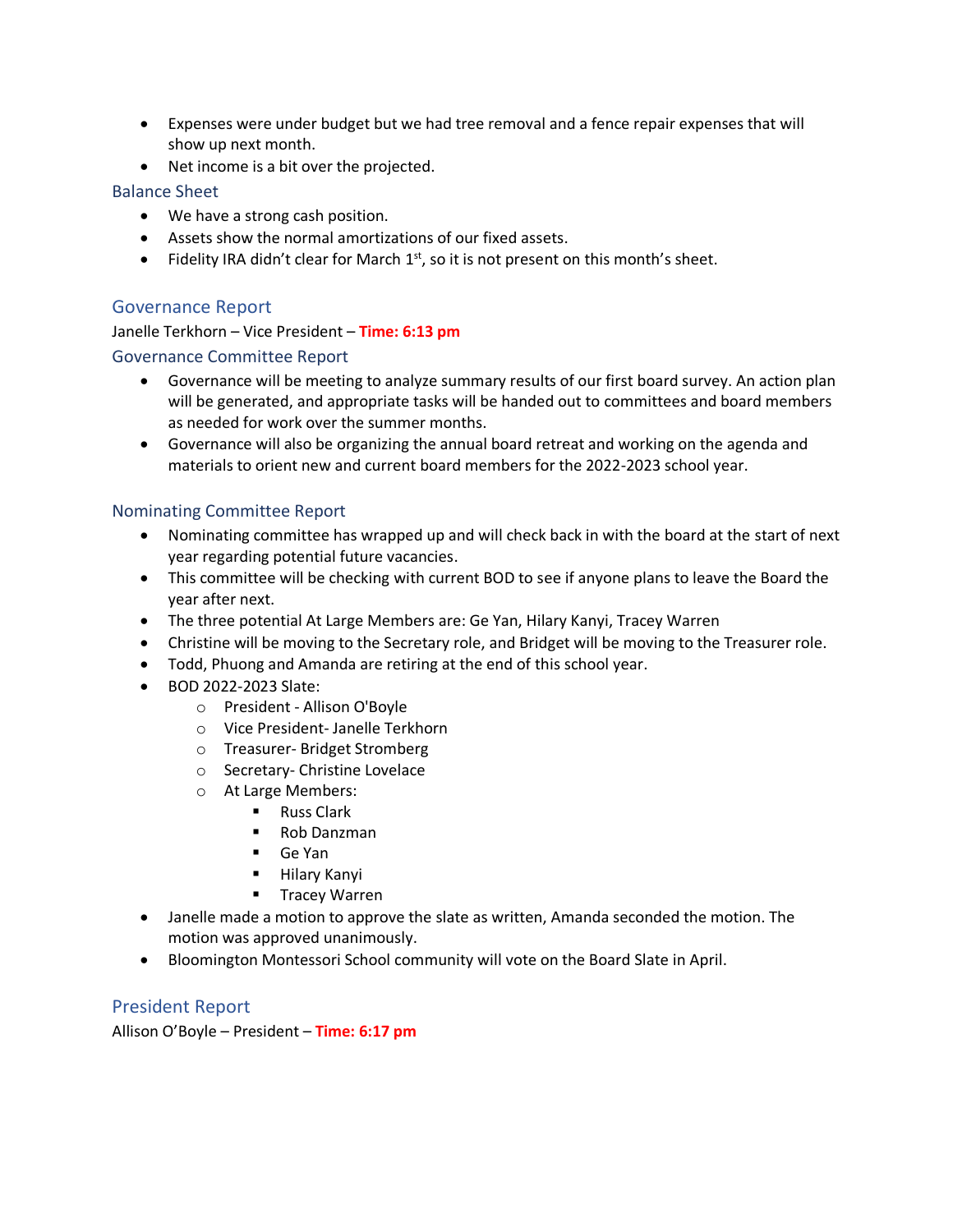## Executive Committee Report

## *PEOP and COVID management*

- Consulted with Quinn as needed, including a March 31st meeting to recommend changes for the two weeks following. No changes were recommended.
- A couple of families have written in since then. Their correspondence was placed in the shared folder for BOD members to review.
- Bi-monthly Covid check-in: There were 193 recorded cases in Monroe County this week, 7 new cases per day, testing sites have closed, 13 positive cases per 1000 residents – considered low risk, hospital rates are low (6 Covid patients, 1 in ICU). Youth cases have dropped except in the 18-19 year old category.
- New Omicron variant is increasing on the coasts and moving inward.
- Currently, BMS is masking indoors, with a choice to mask or not outdoors, no more social distancing, no close contact tracing, and is accepting rapid testing to return to school.
- We had one case diagnosed today in lower elementary families have been notified. Several absences due to isolating with symptoms (sinus, fever, stomach).
- Teacher feedback on masking inside and having choice outside: Anna said it is going great. They are doing well transitioning inside and out. Jess said sometimes we have to supply masks when they forget them or lose them on the playground.
- Jess said that two students in her class stay masked outside. Anna said 4 students in her class stay masked outside. Nick said 2 students in his class stay masks outside.
- Socially, kids are doing well with people choosing their mask options.
- Allison recommends staying the course since we have a relaxation of protocols that is going well and we have an issue of vaccine inequity given our Early Childhood students under 5 years old.
- Amanda said that the medical community she follows on social media is now suggesting using the CDC waste water surveillance webpage to track community Covid rates, since we have a lack of reporting and clinical testing.
- Anna mentioned that Linnea Hubbard, who is involved in tracking Covid rates in Monroe County, expects a spike in May. She works in monitoring the wastewater covid data.
- Allison asked if anyone would like to suggest any changes to the PEOP?
- Todd added that we are so close to the end of the school year but wanted to know if anyone has been strongly asking for masking or unmasking? Allison replied that we have two vocal families who would like to maintain masking.
- Todd then recommended staying the course until the end of the year, saying that it doesn't makes sense to rattle the cage. The kids and teachers are doing well.
- Allison asked Quinn if, in terms of operations, there were any concerns with this keeping things as they are.
- Quinn wanted to know if this decision would be for the next two weeks or the next five weeks.
- Allison responded that it would make sense to schedule one more check-in each with the Executive Committee meeting at the end of April and May BOD meeting.
- Todd made a motion to remain status quo on the PEOP until the next BOD meeting, Janelle seconded the motion. Motion was approved unanimously.

## *Bylaws, Handbook Edits, Development Committee*

- First draft edits for a community code of conduct and web-based app/platform policy are available and under review within the Executive folder.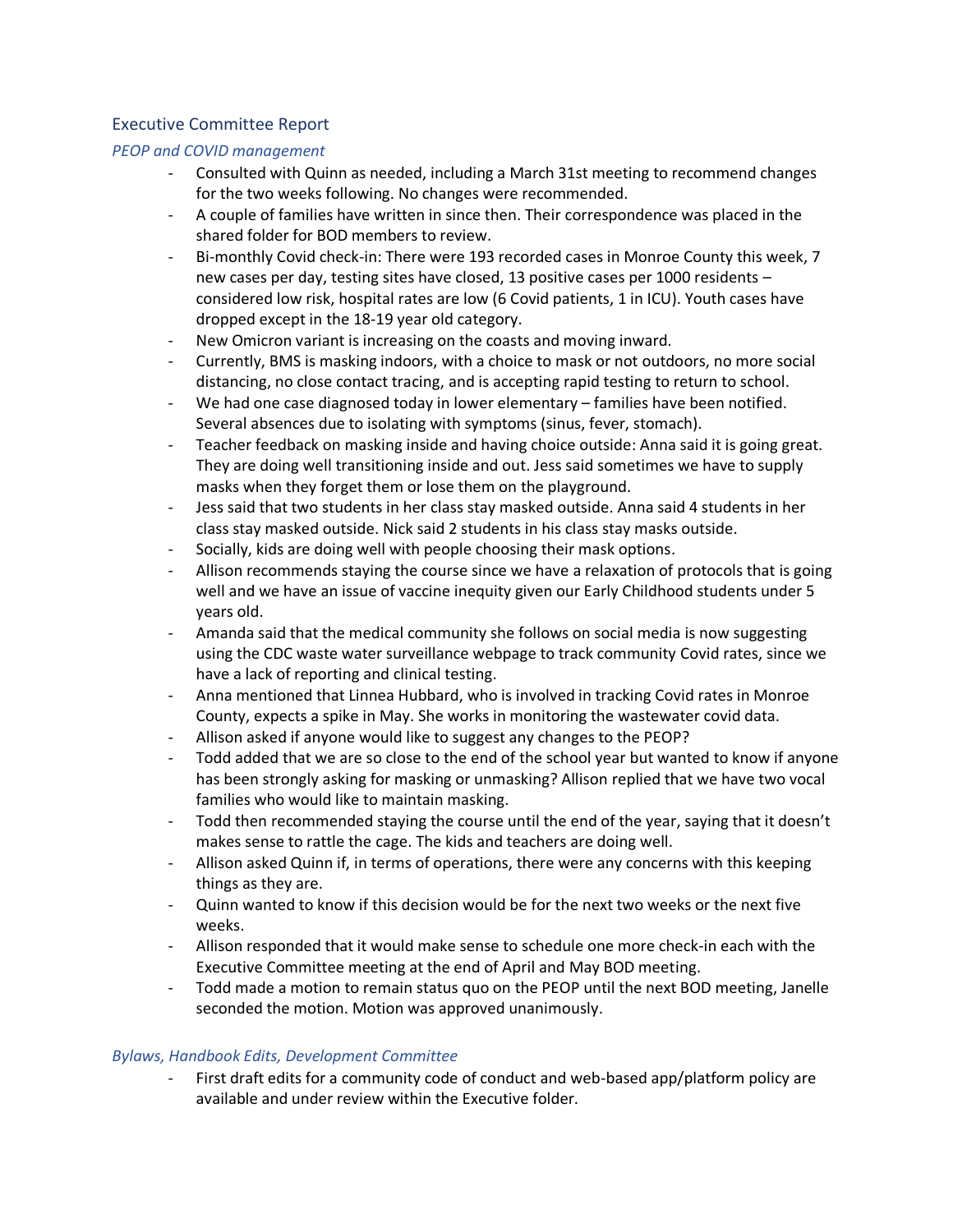- Timeline for full Board review is delayed. Communication relating to the May 1 deposit was released at the start of April and therefore the updated parent-guardian agreement could not be released at that time. This document is slated to be released with orientation materials over the summer.
- Development Committee is formed for the coming year and will receive its own space on the agenda for updates, starting with tonight's meeting.

#### *Operations*

- Allison conducted Quinn's mid-year evaluation. A summary was emailed to the Board.
- Consultation with Quinn on unemployment appeal.

#### Development Report

Allison O'Boyle – President and Janelle Terkhorn - Vice President – Time: 6:36pm

#### Membership

Committee membership currently includes Quinn McAvoy, Jess Davis, Janelle Terkhorn, Allison O'Boyle, Rob Danzman, and Mary Beth O'Brien.

#### Action Item

- Charter: Approved by Development Committee on March 9, 2022, submitted to Board
- Allison asked for questions or edits to the charter.
- Amanda expressed her gratitude that a formal and intentional charter is in development.
- Todd motioned to approve the Development Charter as it is written, Janelle seconded the motion was unanimously approved.

#### Current Projects:

- o Analysis of ROI (return on investment): Collaboration with Cyndi to assess cost of material and human resources in our development activities.
- o Development Calendar: Committee members are drafting a general calendar for next year's development schedule.
- o Development Vision: This document will define broad development goals from the committee's perspective, and will be used to create an action plan for 2022-2023 work in this area. The committee aims to create a document that will dovetail with strategic plan work starting in January 2023.
- $\circ$  Annual Campaign theme: The committee aims to have an annual campaign theme decided on by the end of the academic year.
- o Alumni newsletter: Our goal is to have the newsletter ready for release close to the end of the academic year. This is an area of a lot of potential growth.
- $\circ$  Todd asked how we are reaching out to alumni since they are all in different stages of life and finances (for example alumni in high school and college verses older adult alumni).
- $\circ$  Jess said we are focusing on parents since that is the contact information we have. In the future we hope to have contact information for the alumni themselves.
- o Allison talked to Brian and Susan Yeley who suggested that the school engage parents but also engage the whole family.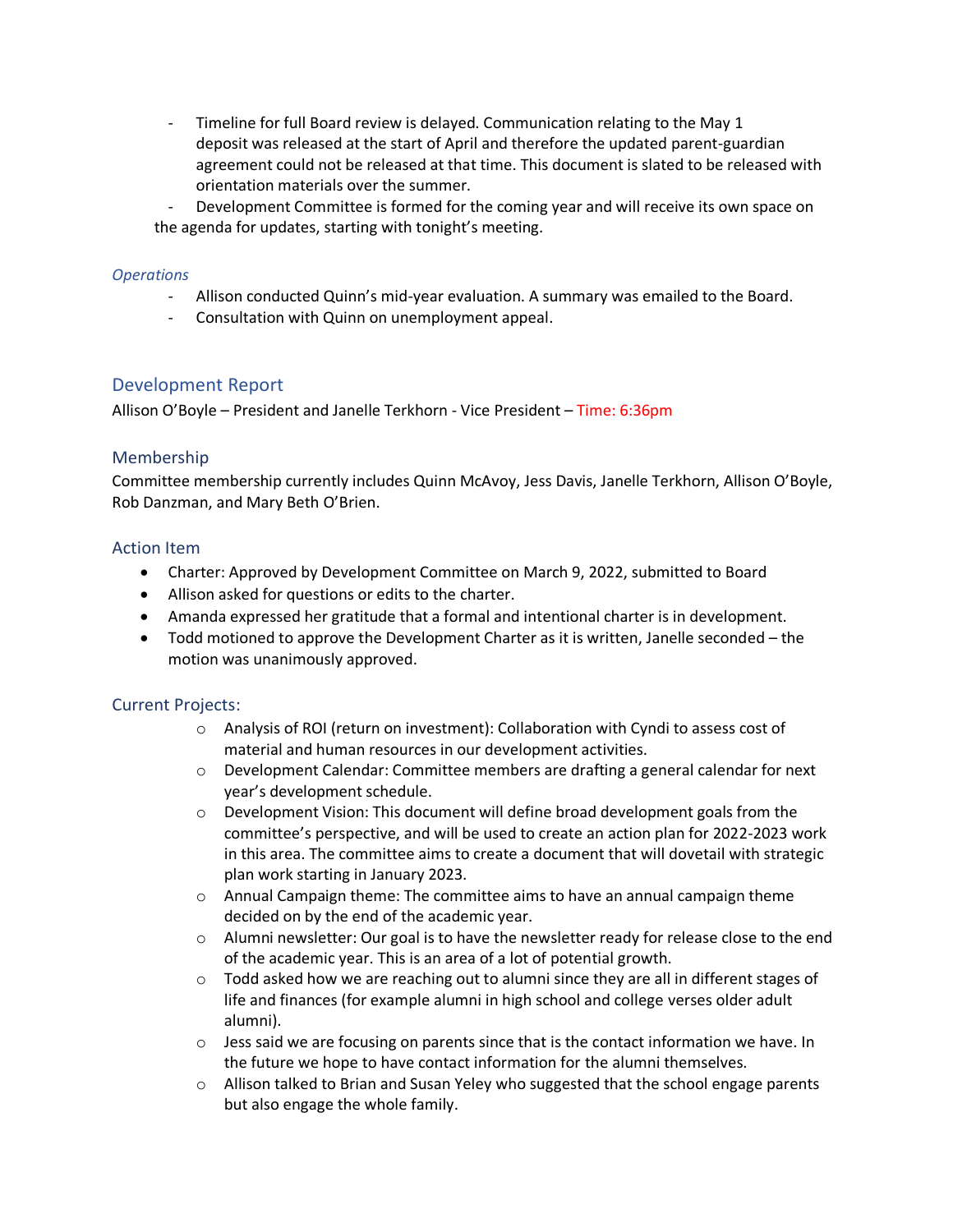- $\circ$  Todd expressed the importance of cultivating the relationship with the young people.
- o Jess explained her vision of having an Alumni Association that physically engages the young alumni – having them come back to participate in events like the fun run, etc. Not just a newsletter and ask for money.
- $\circ$  Allison said that this type of engagement will also helps us keep track of what our students do after leaving BMS. Gathering stories, understanding the strengths of BMS through student outcomes will help us to show value.
- $\circ$  Amanda agreed that this type of engagement would be really great. Her son, Vincent, only has a few BMS friends who have moved on to middle school and high school with him. The connections get lost unless there are events bringing them back to BMS and to see each other.
- o Jess offered her son Mason as a lead for this alumni association project. He agreed.
- $\circ$  Rob mentioned that students could also explore careers or interests through alumni connections. Allison agreed and thought that a structure for this could be created. This touches on how BMS strengthens the community in general.
- $\circ$  Todd agreed and is interested in creating mentorship for current and past students.

#### Development Finances:

| <b>Fundraising</b>             |                              |                                |  |  |
|--------------------------------|------------------------------|--------------------------------|--|--|
|                                | Amazon Smile                 | \$255.64                       |  |  |
|                                | Annual Campaign              | 28,000.52                      |  |  |
|                                | Charleston Wrap              | \$2,215.90                     |  |  |
|                                | Donations                    | \$102.90                       |  |  |
|                                | Kroger                       | \$1316.47                      |  |  |
|                                | Wreaths                      | \$176.27                       |  |  |
|                                | Take A Hike                  | \$2233.04 toward defibrillator |  |  |
| <b>Fundraising: PAC Events</b> |                              |                                |  |  |
|                                | Pizza Take and Make          | \$185.48                       |  |  |
|                                | Parent Night Out Fall 2021   | \$528.46                       |  |  |
|                                | Soul Juice                   | \$40.00                        |  |  |
|                                | Parent Night Out Spring 2022 | Pending expenses               |  |  |

#### Operations Report

Admin Team: Quinn McAvoy, Jess Davis, Cyndi Williams –– **Time: 6:54 pm**

#### Enrollment Update 2021-2022

| Group                           | Actual | <b>Classroom Capacities</b> | <b>Difference</b> |
|---------------------------------|--------|-----------------------------|-------------------|
| <b>Half Day Early Childhood</b> | 48     | 48                          |                   |
| <b>All Day Early Childhood</b>  | 44     | 44                          |                   |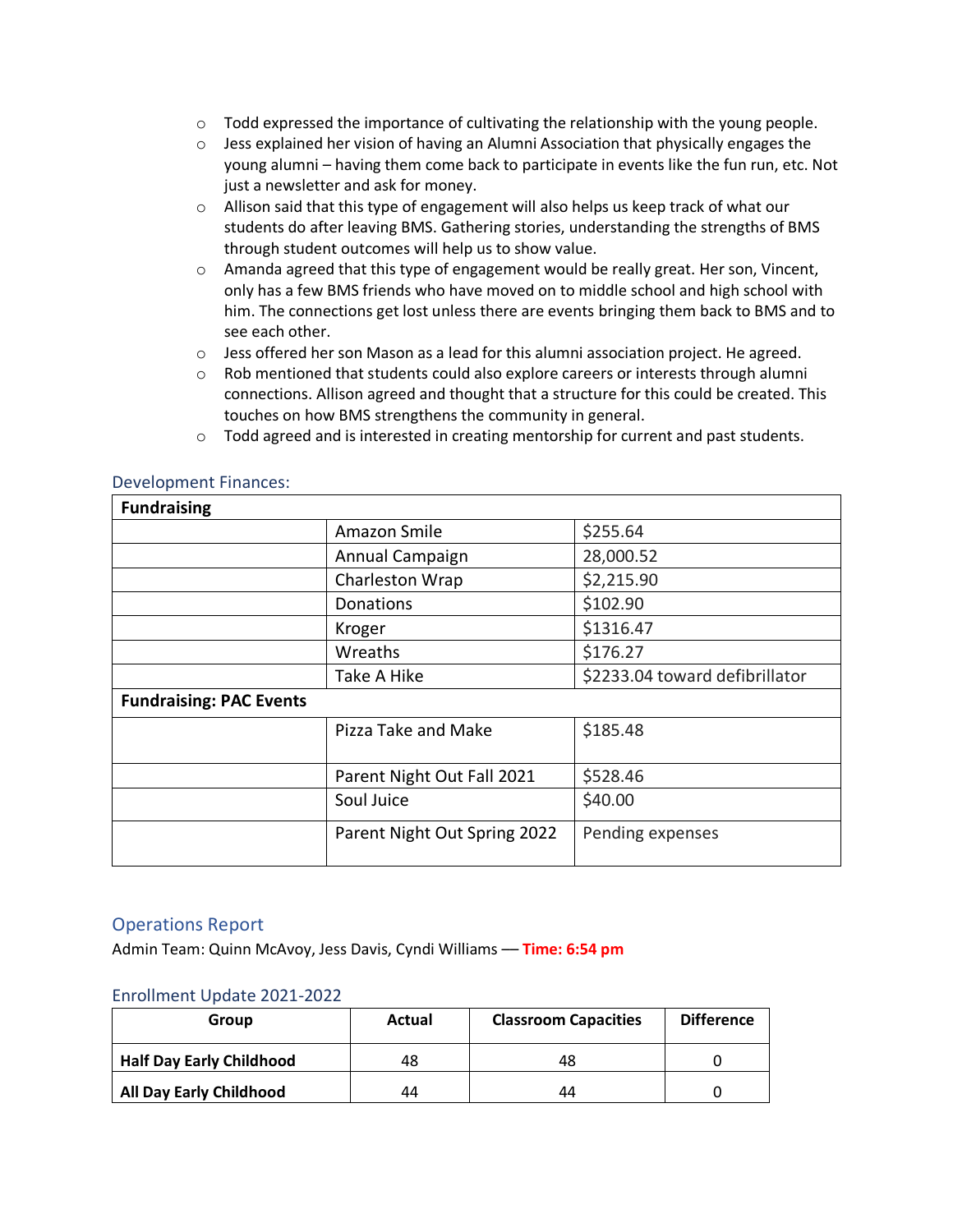| <b>Lower Elementary</b> | ىر  |    | - 1 |
|-------------------------|-----|----|-----|
| <b>Upper Elementary</b> | 45. | 40 |     |

Enrollment:

- Two students joined Maple, one returning student and one new student.
- Things are lining up for best case scenario.
- Summer camp registration is still open. We have openings in all of our Early Childhood sessions and a few more spots in Elementary camp during sessions 2 and 3.

#### Enrollment Update 2022-2023

| Group                              | Actual | <b>Classroom Capacities</b> | <b>Difference</b> |
|------------------------------------|--------|-----------------------------|-------------------|
| <b>Half Day AM Early Childhood</b> | 24     | 30                          | -6                |
| <b>Half Day PM Early Childhood</b> | 20     | 24                          | -4                |
| <b>All Day Early Childhood</b>     | 60     | 60                          |                   |
| <b>Lower Elementary</b>            | 62     | 64                          | $-2$              |
| <b>Upper Elementary</b>            | 45     | 48                          | -3                |

## Enrollment:

- First wave enrollment visits will be completed on 4/15.
- We are still working on filling the open spots.
- The second deposit is due May  $1<sup>st</sup>$  for our returning families.

#### Staff:

- We have begun the hiring process for the 2022-2023 school year. We are looking to hire a nonlead Walnut teacher, a nonlead Sycamore teacher, Sweetgum assistant, Hickory AM assistant, and two Aftercare teachers, one for Lower Elementary and one for Upper Elementary.
- Teachers are finalizing the nonlead/assistant teachers for our summer camp sessions.
- Teacher Appreciation Week is coming up May 2<sup>nd</sup>-6<sup>th</sup>

## Curriculum:

• Jess is partnering with Sam for his transition to Lead with curriculum planning and resource development.

## Student Services:

- Quinn and Jess attended MCCSC team meetings for ISPs for students and led in-house accommodation plan team meetings.
- Hearing screenings for students in K,  $1<sup>st</sup>$ , and  $4<sup>th</sup>$  grade were conducted on 4/12 by our MCCSC SLP.
- Jess conducted several accommodation plan meetings with teachers and families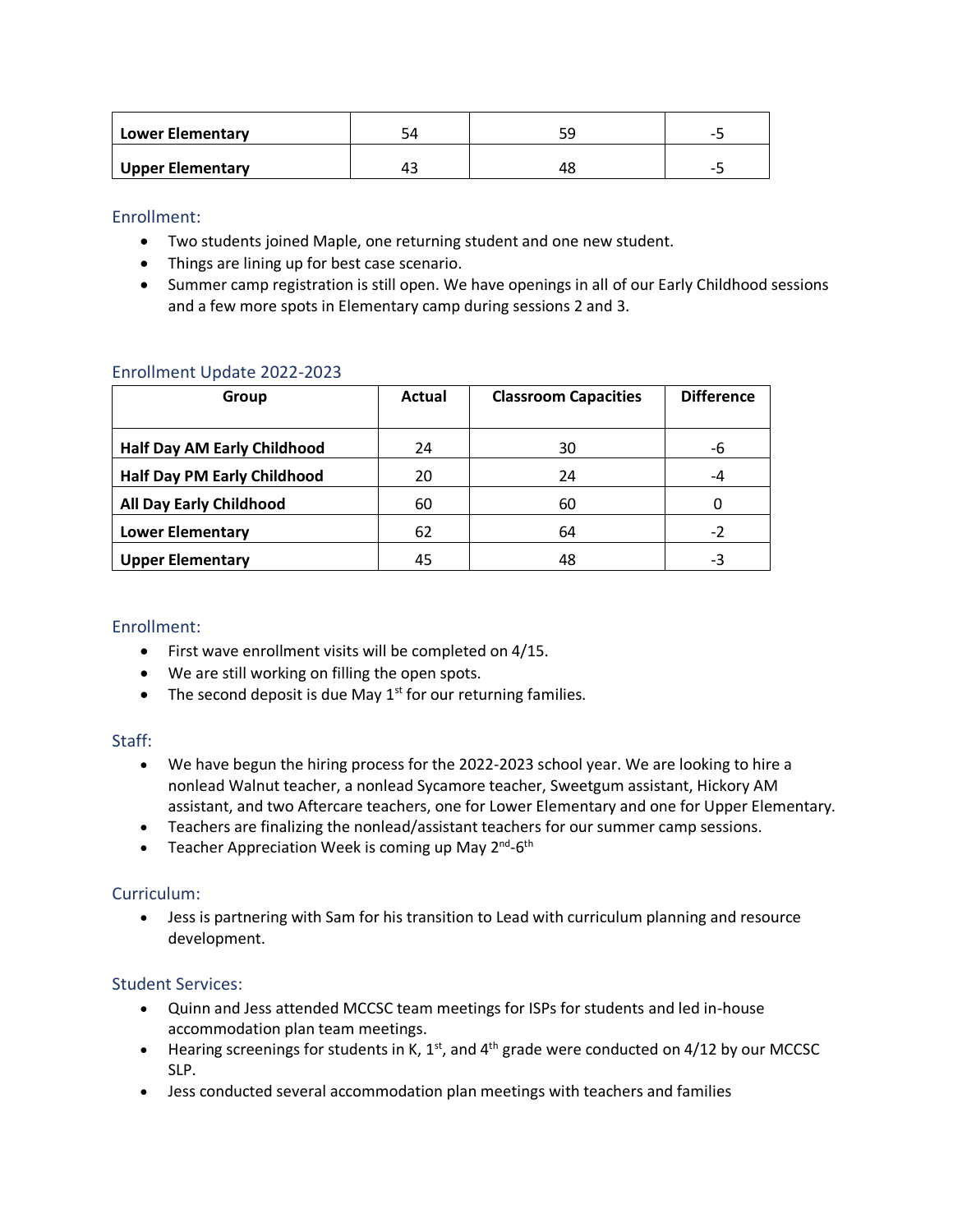- Looking into getting vision screenings this Spring through IU School of Optometry.
- Possibly dental screening in the Fall.

## Advocacy

• Jess began work with 3 Indiana Montessori schools for UMSI validation to utilize the new Montessori legislation.

#### AMS

• Began gathering documents for May annual report (Due June)

## Professional Development:

- Quinn continues her Ph.D. course work on Educational Leadership
	- o Midway through the last core class before starting her dissertation.
	- o Thesis topic: Whether benchmarks with aligned assessment increase student performance and teacher perception of student performance in Montessori School.
- Jess continues an IU master's program: Teaching, Learning, and Curriculum.
	- $\circ$  She is wrapping up her second class.
- Jess continues her Yoga 300 certification, focusing on teaching yoga to children.
- April completed OG phonological awareness training.
- Lyndsey and Terri participated in a phonetic reading course.

#### Administrative

- Training for new Office Assistant
- Enrollment
	- o Tours
	- o Inquiry follow-up phone calls
	- o New student enrollment visits
- CTBS
	- $\circ$  Disseminated CTBS scores to families and met with parents with questions about their scores.
- NSLP
	- o Verification Report filed
	- o SSLP claims filed for February: \$7,779.06
	- o The on-site audit was conducted on March 25, 2022. Corrective actions included:
		- BMS must provide information/resources to all households before the end of each school, informing them of local sites that provide meals under the Summer Food Service Program. No further corrective action is required.
		- **EXECT** Triennial assessment of Wellness Policy to be completed & filed
		- Portion size disallowment (415 meals in February will be deleted from the claim  $-415 \times 4.3175 = 1791.76$
		- **EXECOSE THE INDITE:** Indirect Cost tabulation to be examined for current & future years. Possibly causing an increase in the amount BMS charges for school lunch.
- PEOP
	- o Awarded a \$12,028.95 in grant funds from MCHD and IDOH for the Covid Liaison work Quinn did. Must be used on pandemic related items.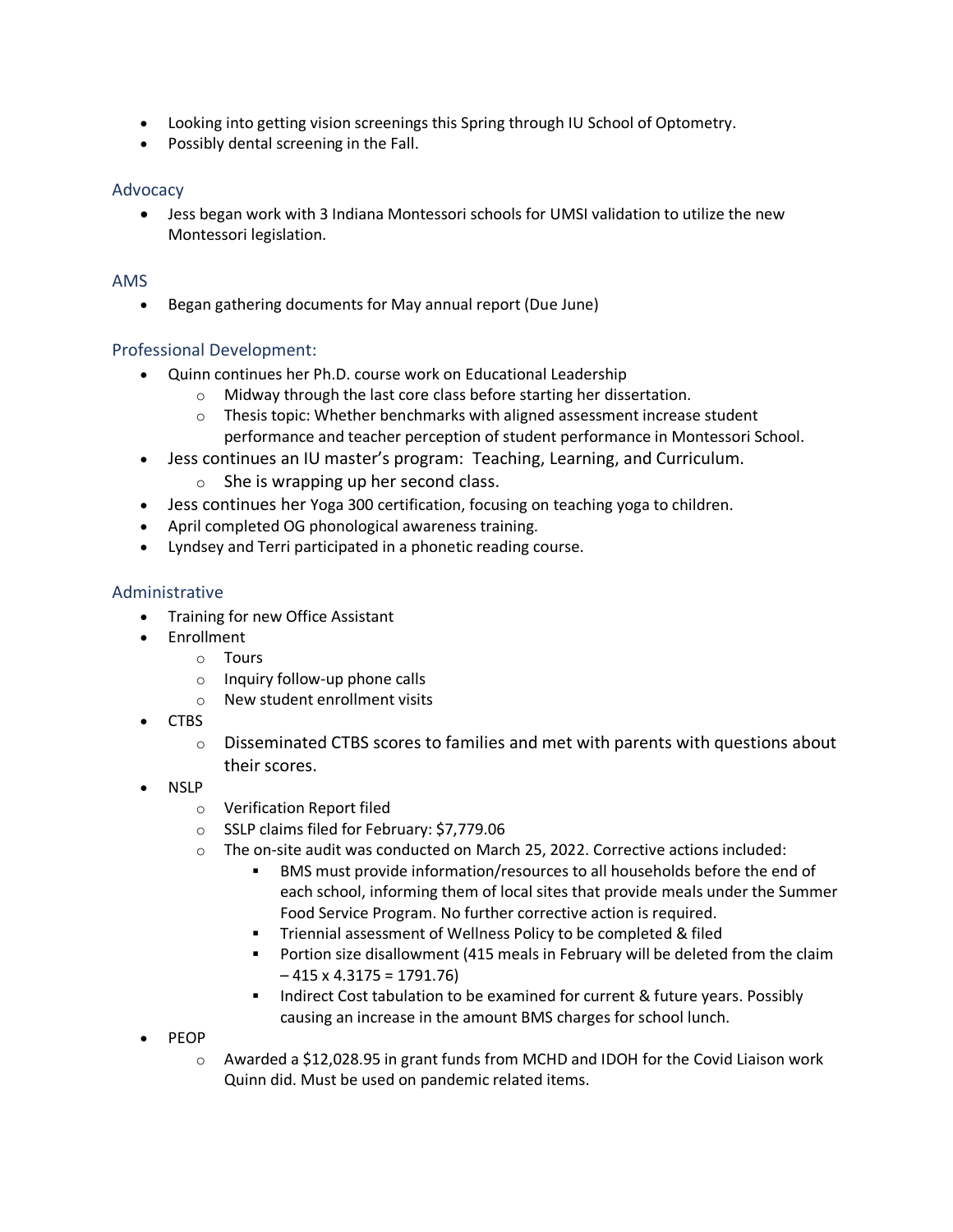- $\circ$  Continued to attend Department of Education and Indiana State Department of Health briefings monthly
- o Continued updates
- o Tracking and documenting all illness absences

## PAC

- PAC is organizing its final Take & Make event of the school year.
- PAC is assisting with Teacher Appreciation Week
- PAC leadership transition is in progress

#### Community Partnerships

- Room leader for conversation at the MLK remembrance event for the City of Bloomington (partnering with Morganstern's) as BMS representative.
- Quinn and Jess attended the NAACP Annual Freedom Banquet
- BMS was a sponsor member, and Quinn, Tonya, and Allison hosted a booth at the Bloomington Children's Expo. Helped plant over 100 sunflowers with children.

#### Facilities:

- MAINTENANCE
	- **E** Mason Davis has been hired to help with maintenance and minor repairs monthly.

#### COMPLETED:

• Fallen tree removal

#### PENDING:

- Fence Repair in the side yard due to tree falling. Lower playground gate hinge needs repair
- Roof work on Sycamore and Sweetgum/Hickory
- Lower playground and side yard flooding and water retention
- Sweetgum student bathroom needs flooring and toilet repair
- Rob asked if the BOD had ever considered solar. Jess said that 2019 the BOD didn't think it was financially feasible. Solarize Bloomington can get organizations group pricing. Janelle has a connection to getting gently used panels but Todd suggested that they degrade quickly over time and might not be worth it.
- Jess suggested that the BOD would need to decide that it is worth over \$100,000 before we do anymore legwork.
- Todd pointed out that we have a ton of florescent lighting and replacing them with LED would help with energy consumption.
- Rob asked if BMS could do an energy audit and create a plan for energy reduction. He added that Whole Sun will reduce costs for nonprofit especially as a referral from a current customer. We could start with a few and then add panels over time. Amanda said she is also a customer of Whole Sun.
- Jess replied that we had an energy audit in 2019 and haven't done any of the recommendations yet, so we could start there.